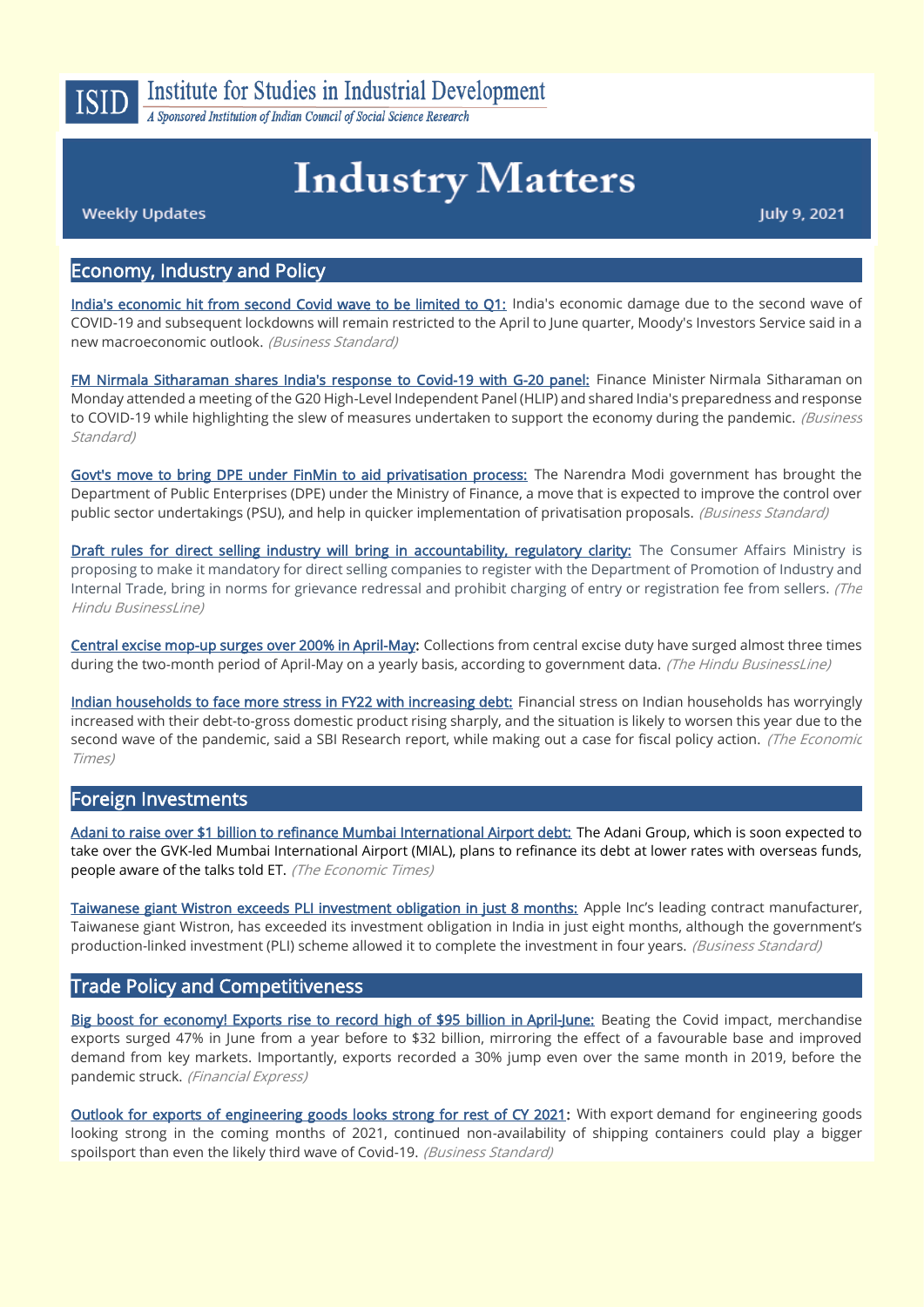[New export strategy may focus more on key component:](https://www.financialexpress.com/economy/new-export-strategy-may-focus-more-on-key-component/2283110/) Having set an ambitious goal to ship out merchandise worth \$400 billion in FY22, India is firming up plans to bolster its exports of scores of key products where its share in the global market has traditionally remained paltry. (Financial Express)

[Exporters' refund: RoDTEP outlay may be raised by Rs 4,000](https://www.financialexpress.com/economy/exporters-refund-rodtep-outlay-may-be-raised-by-rs-4000-crore/2283806/) crore: The government will likely raise the allocation for its flagship export tax refund scheme — Remission of Duties and Taxes on Exported Products (RoDTEP) — by a third this fiscal, amid apprehensions the current budgetary outlay of Rs 13,000 crore will fall way short of the amount required to implement the GK Pillai panel recommendations. (Financial Express)

[Piyush Goyal pitches for Indo-Pacific wide services trade agreement:](https://www.business-standard.com/article/economy-policy/piyush-goyal-pitches-for-indo-pacific-wide-services-trade-agreement-121070701002_1.html) Commerce and Industry Minister Piyush Goyal on Wednesday called for a services trade agreement among friendly nations of the Indo-Pacific region as it can help liberalise domestic regulations and build capacity in sectors like e-commerce and IT. (Business Standard)

#### Corporate Sector

[Amazon launches IP Accelerator programme in India to help businesses secure trademark:](https://economictimes.indiatimes.com/industry/services/retail/amazon-launches-ip-accelerator-programme-in-india-to-help-businesses-secure-trademark/articleshow/84113077.cms) E-commerce major Amazon on Sunday announced the launch of its Intellectual Property Accelerator (IP Accelerator) programme in India to provide sellers, who are also brand owners, with access to services from IP experts and law firms. (The Economic Times)

[Tata Steel April-June crude steel output up 55% YoY to 4.62 million tonnes:](https://www.business-standard.com/article/companies/tata-steel-april-june-crude-steel-output-up-55-yoy-to-4-62-million-tonnes-121070400560_1.html) Tata Steel crude steel production grew 55 per cent in Q1FY22 to 4.62 million tonnes as against the same period last year which was impacted due to the Covid-19 pandemic and the stringent nationwide lockdown. (Business Standard)

[Maruti Suzuki India production rises over 3 fold in June:](https://auto.economictimes.indiatimes.com/news/passenger-vehicle/cars/maruti-suzuki-india-production-rises-over-3-fold-in-june/84149899) The country's largest carmaker Maruti Suzuki India (MSI) on Monday said its total production in June 2021 increased over three times to 165,576 units compared to 50,742 units in the same month last year. (The Economic Times)

[Jamsetji Tata is the Greatest Philanthropist of the Century:](https://thecsrjournal.in/jamsetji-tata-biggest-philanthropist-century-hurun/) It's a proud moment for India as our very own benevolent business tycoon Jamsetji Tata has been declared the greatest philanthropist of the last 100 years. With total donations value estimated at a whopping \$102.4 billion, the late Jamsetji Tata is the world's biggest philanthropist of the last century, says the new report '2021 EdelGive Hurun Philanthropists of the Century'. (The CSR Journal)

# MSMEs and Start-ups

[Despite recast, significant stress seen among MSMEs](https://economictimes.indiatimes.com/industry/banking/finance/banking/despite-recast-significant-stress-seen-among-msmes-rbi/articleshow/84038865.cms?from=mdr) - RBI: The Medium, Micro and Small Enterprises are among the worst hit and they face enormous stress in meeting their payment obligations, the Reserve Bank of India said in its latest edition of Financial Stability Report. Seeing the build up of stress in the segment the regulator had promptly allowed recast of loans worth Rs 50 crore to struggling small companies to tide over the impact of the second Covid wave. (The Economic Times)

[MSME Associations worry over Gadkari's move to include retailers and traders in MSME](https://www.financialexpress.com/industry/sme/msme-associations-worry-over-gadkaris-move-to-include-retailers-and-traders-in-msme-sector/2284292/) sector: In a longstanding demand from retail and trade industry associations, Minister of MSME Nitin Gadkari last week reinstated the status of retailers and wholesale traders as MSMEs. (Financial Express)

[GeM: Amazon of govt procurement sees over 5X increase in MSME seller base in 12 months amid Covid:](https://www.financialexpress.com/industry/sme/msme-eodb-gem-amazon-of-govt-procurement-sees-over-5x-increase-in-msme-seller-base-in-12-months-amid-covid/2285112/) The number of MSME sellers on the government's business-to-business marketplace Government eMarketplace (GeM) has grown 5.2X in the past 12 months amid increased adoption of the online channel for buying and selling goods and services due to the Covid pandemic. (Financial Express)

[Google Pay enables online loans for small businesses, partners with digital lending app FlexiLoans:](https://www.financialexpress.com/industry/sme/msme-eodb-google-pay-enables-online-loans-for-small-businesses-partners-with-digital-lending-app-flexiloans/2284822/) FlexiLoans said it is the first lender to go live on the Google Pay platform. The company said it has disbursed unsecured business loans worth more than Rs 1,000 crore over the last four years and has access to over 5 million MSMEs in the country. (Financial Express)

#### Employment and Industrial Relations

[Lower work uptake under MNREGA in June:](https://economictimes.indiatimes.com/news/economy/indicators/lower-work-uptake-under-nrega-in-june/articleshow/84054838.cms?from=mdr) Millions of workers who had sought work under the rural employment guarantee scheme don't appear to have taken it up in June, indicating a revival in industrial activity in several states after the phased easing of Covid curbs. (The Economic Times)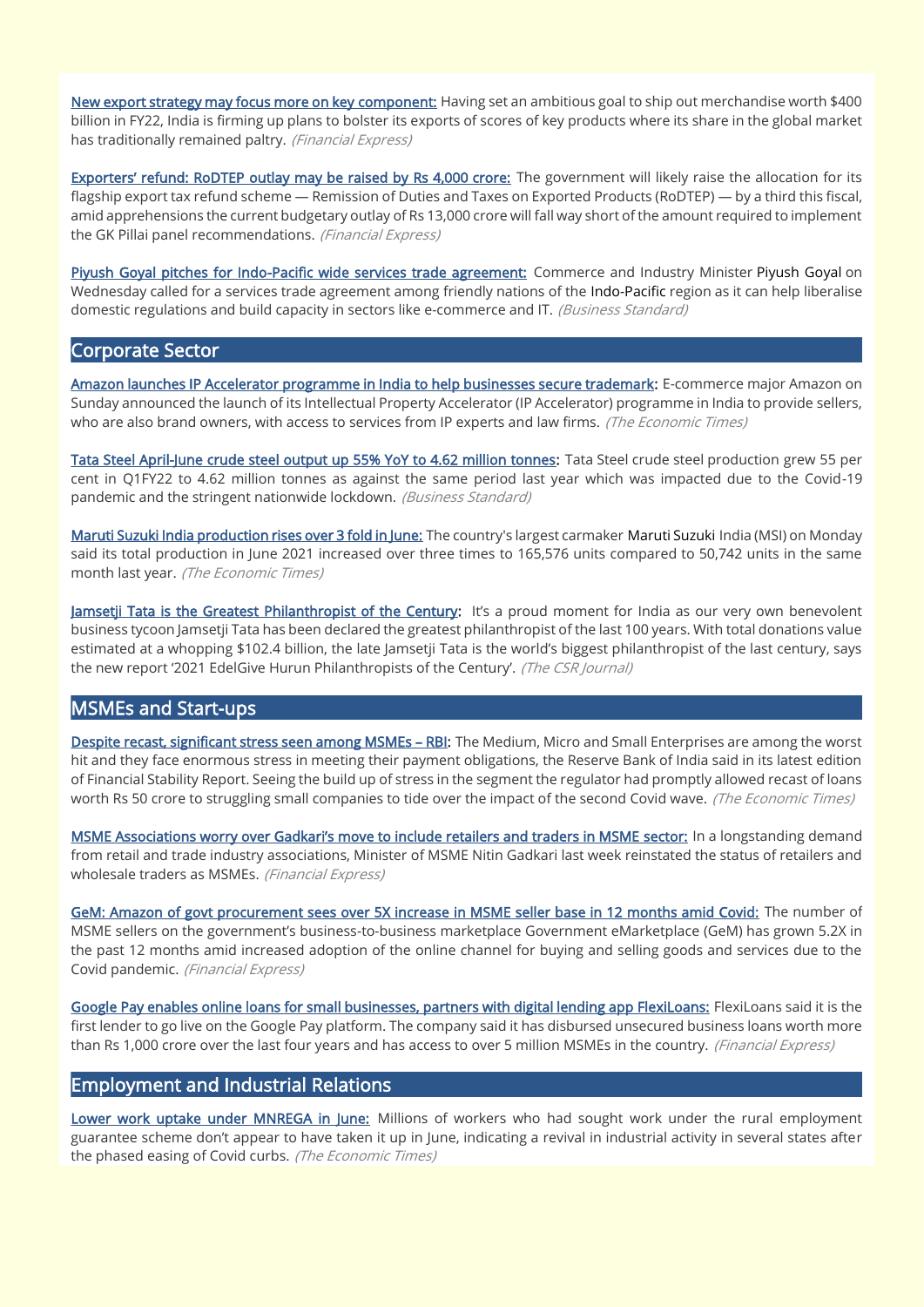[Urban Indians prefer job guarantee over cash handouts, says LSE study:](https://www.business-standard.com/article/economy-policy/urban-indians-prefer-job-guarantee-over-cash-handouts-says-lse-study-121070200080_1.html) A majority of urban Indians left unemployed by the coronavirus pandemic want the government to guarantee them jobs like it does for people in rural areas, says a study by the London School of Economics. (Business Standard)

[Unemployment rate falls to 7.3% as India unlocks:](https://www.financialexpress.com/economy/unemployment-rate-falls-to-7-3/2284451/) As the restrictions on mobility eased, the unemployment rate came further down to 7.3% for the week ended July 4 from 8.72% in the previous week and 9.35% for the week ended June 20, according to the Centre for Monitoring Indian Economy (CMIE). (Financial Express)

[Covid-19: Poorer Indian women lost more jobs, ate less amid the pandemic:](https://www.livemint.com/news/world/covid19-poorer-indian-women-lost-more-jobs-ate-less-amid-the-pandemic-11625475273817.html) Women in India's low-income households lost jobs more often compared to men, cut back on their food intake as well as rest and provided more unpaid care work, according to a study by consulting firm Dalberg. (Mint)

[India's hiring rate recovered moderately from 10 pc in Apr to 35 pc in May 2021: LinkedIn](https://www.financialexpress.com/economy/indias-hiring-rate-recovered-moderately-from-10-pc-in-apr-to-35-pc-in-may-2021-linkedin-data/2285064/) data: India's hiring rate has recovered moderately from 10 per cent in April to 35 per cent in May 2021, but the aftermath of the second COVID-19 wave has left professionals in India increasingly vulnerable to the economic uncertainty, as per LinkedIn data. (Financial Express)

[Skill development policy to be reviewed to match global standards:](https://economictimes.indiatimes.com/news/economy/policy/skilling-policy-to-be-reviewed/articleshow/84123667.cms) The government may revamp its umbrella framework for skilling in India, after undertaking a review of the National Policy for Skill Development and Entrepreneurship launched in 2015 with a focus on improving productivity to match global standards. (The Economic Times)

## Industrial Finance

[MSE credit growth slips into red first time since Covid last year; share in gross bank credit declines:](https://www.financialexpress.com/industry/sme/msme-fin-mse-credit-growth-slips-into-red-first-time-since-covid-last-year-share-in-gross-bank-credit-declines/2283635/) Bank credit growth to micro and small enterprises (MSEs) during the first month of the financial year 2021-22 registered negative growth, latest data by Reserve Bank of India on year-on-year (YoY) growth in gross bank credit deployment showed. (Financial Express)

[Industrial sector's share in bank credit falls sharply as corporates deleverage, seek out new fund sources:](https://economictimes.indiatimes.com/industry/banking/finance/banking/industrial-sectors-share-in-bank-credit-falls-sharply-as-corporates-deleverage-seek-out-new-fund-sources/articleshow/84114367.cms) Corporates continuing to deleverage their books and scouting more cheaper sources of funding, has led to a sharp fall in the share of the industrial sector in total bank credit. (The Economic Times)

# Technology and Innovation

[Govt launches 6 tech innovation platforms for globally competitive manufacturing:](https://economictimes.indiatimes.com/news/india/govt-launches-6-tech-innovation-platforms-for-globally-competitive-manufacturing/articleshow/84069828.cms) The government on Friday launched six technology innovation platforms that will focus on the development of technologies for globally competitive manufacturing in India. (The Economic Times)

[UPI transactions surge to Rs 5.47 lakh crore in June:](https://economictimes.indiatimes.com/industry/banking/finance/upi-transactions-surge-to-rs-5-47-lakh-crore-in-june/articleshow/84040684.cms) UPI enabled digital transactions surged 11.6 per cent month-on-month to Rs 5.47 lakh crore in June this year, NPCI data showed on Thursday. (The Economic Times)

[Medical oxygen from Honeywell technology has saved 120,000 lives in India:](https://www.business-standard.com/article/current-affairs/medical-oxygen-from-honeywell-technology-has-saved-120-000-lives-in-india-121070701487_1.html) US firm Honeywell UOP is supplying India with the raw material needed for producing medical grade oxygen, which has already saved the lives of an estimated 120,000 Covid-19 patients in this country. (Business Standard)

## Industrial Infrastructure, Clusters and SEZs

[Exporting units of SEZs should be incentivised on degree of value addition:](https://www.financialexpress.com/economy/exporting-units-of-sezs-should-be-incentivised-on-degree-of-value-addition-tpci/2283313/) Trade Promotion Council of India (TPCI) Founder Chairman Mohit Singla said that at present, an exporter in an SEZ and a foreign exporter are at par when it comes to selling goods to a domestic tariff area (DTA). (Financial Express)

## Sustainable Industrialisation

[Vijayawada station becomes Indian Railways' first station to be covered with 130 kWp solar panels:](https://www.financialexpress.com/infrastructure/railways/vijayawada-station-becomes-indian-railways-first-station-to-be-covered-with-130-kwp-solar-panels-details/2285772/) Big eco-friendly achievement! Indian Railways' Vijayawada station in the state of Andhra Pradesh became the first railway station in the country to be covered with 130 kWp solar panels. (Financial Express)

#### Sectoral News

[June 2021 Auto Sales: Low base recovery, pent-up demand swell sales:](https://auto.economictimes.indiatimes.com/news/industry/june-2021-auto-sales-low-base-recovery-pent-up-demand-swell-sales/84055589) Most of the auto OEMs have reported surge in yearon-year sales in June 2021 with triple digit growth for passenger vehicles. (The Economic Times)